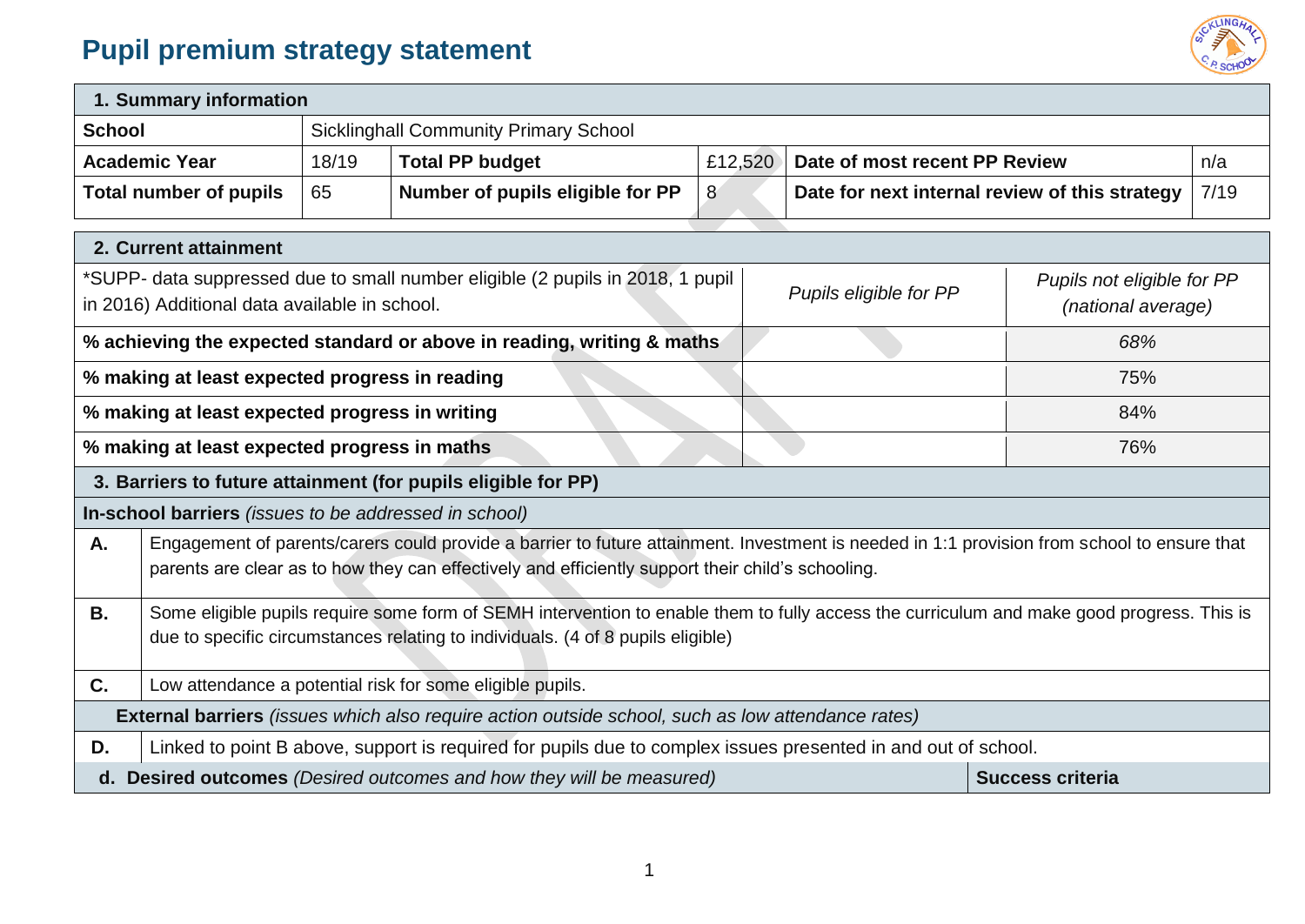| Α. | All pupils eligible will access all elements of the National Curriculum and therefore be able to make<br>accelerated progress in order to catch up with peers. Investment in pre and post teaching for<br>specific individuals will support this. | End of year progress data will show<br>accelerated progress for eligible pupils.                                                                      |
|----|---------------------------------------------------------------------------------------------------------------------------------------------------------------------------------------------------------------------------------------------------|-------------------------------------------------------------------------------------------------------------------------------------------------------|
| В. | Needs of all eligible pupils will be closely assessed and specific intervention put in place to<br>reduce/remove specific barriers to learning.                                                                                                   | Pupil progress data will indicate that all<br>pupils eligible will make progress in line<br>with or exceeding their peers.                            |
| C. | Parental engagement will increase as specific strategies for improving attendance and outcomes<br>in key identified areas are resourced and provision put in place to support at home and at school.                                              | External reports will indicate specific<br>progress in targeted areas.<br>Pupil progress will accelerate in specific,<br>targeted areas of provision. |
|    |                                                                                                                                                                                                                                                   |                                                                                                                                                       |

| e. Planned expenditure                                                                          |                                                                                                                  |                                                                                                                                                              |                                                                                                                                                               |                               |                                         |
|-------------------------------------------------------------------------------------------------|------------------------------------------------------------------------------------------------------------------|--------------------------------------------------------------------------------------------------------------------------------------------------------------|---------------------------------------------------------------------------------------------------------------------------------------------------------------|-------------------------------|-----------------------------------------|
| Academic year                                                                                   | 2018/2019                                                                                                        |                                                                                                                                                              |                                                                                                                                                               |                               |                                         |
| targeted support and support whole school strategies                                            |                                                                                                                  | The three headings below enable schools to demonstrate how they are using the Pupil Premium to improve classroom pedagogy, provide                           |                                                                                                                                                               |                               |                                         |
| i. Quality of teaching for all                                                                  |                                                                                                                  |                                                                                                                                                              |                                                                                                                                                               |                               |                                         |
| <b>Desired outcome</b>                                                                          | Chosen action /<br>approach                                                                                      | What is the evidence and<br>rationale for this choice?                                                                                                       | How will you ensure it is<br>implemented well?                                                                                                                | <b>Staff lead</b>             | When will you review<br>implementation? |
| To increase the<br>engagement and<br>involvement of parents<br>and carers of eligible<br>pupils | Learning<br>Conversations for all<br>eligible families once<br>per half term, to<br>begin in the autumn<br>term. | Pilot project in 2014/2015 and the<br>resulting progress data. Eligible<br>pupils made an average of 2x<br>progress of those not involved in the<br>project. | Training will take place for all staff<br>in both schools and monitoring<br>will be undertaken by one school<br>leader. Progress data closely<br>scrutinised. | MS initially.<br><b>SENCo</b> | November 2018                           |
|                                                                                                 |                                                                                                                  |                                                                                                                                                              |                                                                                                                                                               | <b>Total budgeted cost</b>    | £4,800                                  |
| <b>Targeted support</b><br>ii.                                                                  |                                                                                                                  |                                                                                                                                                              |                                                                                                                                                               |                               |                                         |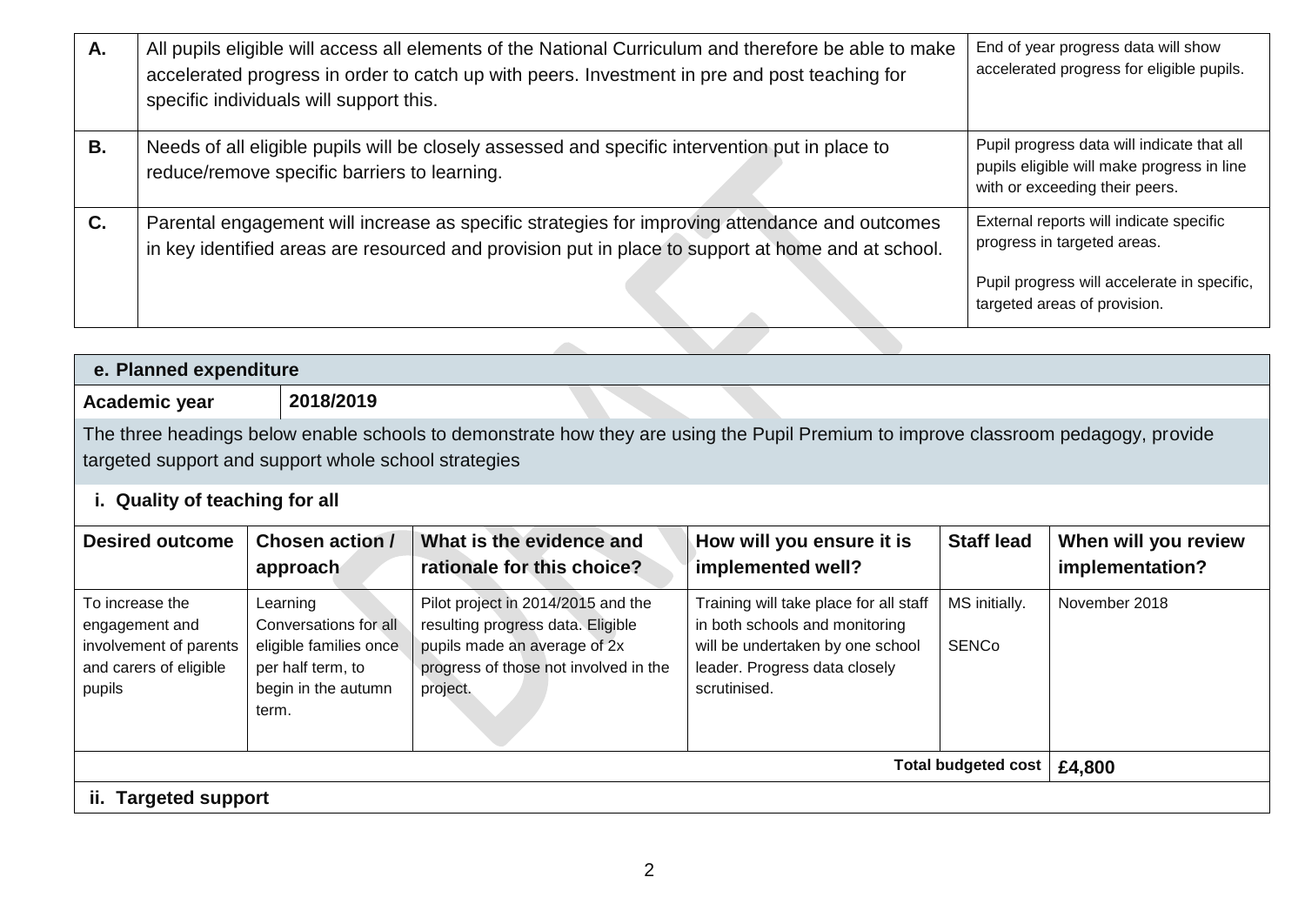| <b>Desired outcome</b>                                                                                                                                                                           | Chosen action /<br>approach                                                                                                                                                                                                                                                                                                      | What is the evidence and<br>rationale for this choice?                                                                                                                                                          | How will you ensure it is<br>implemented well?                                                                                        | <b>Staff lead</b>                        | When will you review<br>implementation? |
|--------------------------------------------------------------------------------------------------------------------------------------------------------------------------------------------------|----------------------------------------------------------------------------------------------------------------------------------------------------------------------------------------------------------------------------------------------------------------------------------------------------------------------------------|-----------------------------------------------------------------------------------------------------------------------------------------------------------------------------------------------------------------|---------------------------------------------------------------------------------------------------------------------------------------|------------------------------------------|-----------------------------------------|
| All staff will be able to<br>confidently meet the<br>specific needs of<br>identified pupils.                                                                                                     | Specific and targeted<br>CPD for selected<br>staff in school,<br>focusing on specific<br>and identified need.                                                                                                                                                                                                                    | Specific barriers presented will result<br>in learning not being as effective as it<br>could be. This will lead to poor<br>progress being made by eligible<br>pupils.                                           | Planning liaison with CPD<br>providers. Regular liaison with<br>class teachers. Specific<br>discussion in Pupil Progress<br>Meetings. | <b>MS</b><br><b>ZC-SENCo</b>             | Autumn Term 2018                        |
| Pupils' Social and<br><b>Emotional Mental</b><br>Health will improve<br>and this will enable<br>them to access a<br>broader curriculum,<br>make accelerated<br>progress in assessed<br>areas and | Introduction of Thrive<br>across the school,<br>led by Federation<br><b>Thrive Practitioner</b><br>1x session per<br>fortnight to work in<br>school and to target<br>input to individuals.<br>£1000 Thrive<br>practitioner to work in<br>school + $£2000$<br>supply to cover<br>teachers for<br>preparation<br>Total cost= £3000 | Research of programmes available to<br>extend the school's training by<br>Educational Psychologists on<br>attachment disorders relating<br>specifically to our looked after<br>children/ children leaving care. | MS to provide regular supervision<br>to Thrive practitioner, focusing on<br>the outcomes for specific targeted<br>individuals.        | <b>MS</b><br>HB (Thrive<br>Practitioner) | Autumn Term 2018                        |
|                                                                                                                                                                                                  |                                                                                                                                                                                                                                                                                                                                  |                                                                                                                                                                                                                 |                                                                                                                                       | Total budgeted cost                      | £3000                                   |
| iii. Other approaches                                                                                                                                                                            |                                                                                                                                                                                                                                                                                                                                  |                                                                                                                                                                                                                 |                                                                                                                                       |                                          |                                         |
| <b>Desired outcome</b>                                                                                                                                                                           | <b>Chosen action /</b><br>approach                                                                                                                                                                                                                                                                                               | What is the evidence and<br>rationale for this choice?                                                                                                                                                          | How will you ensure it is<br>implemented well?                                                                                        | <b>Staff lead</b>                        | When will you review<br>implementation? |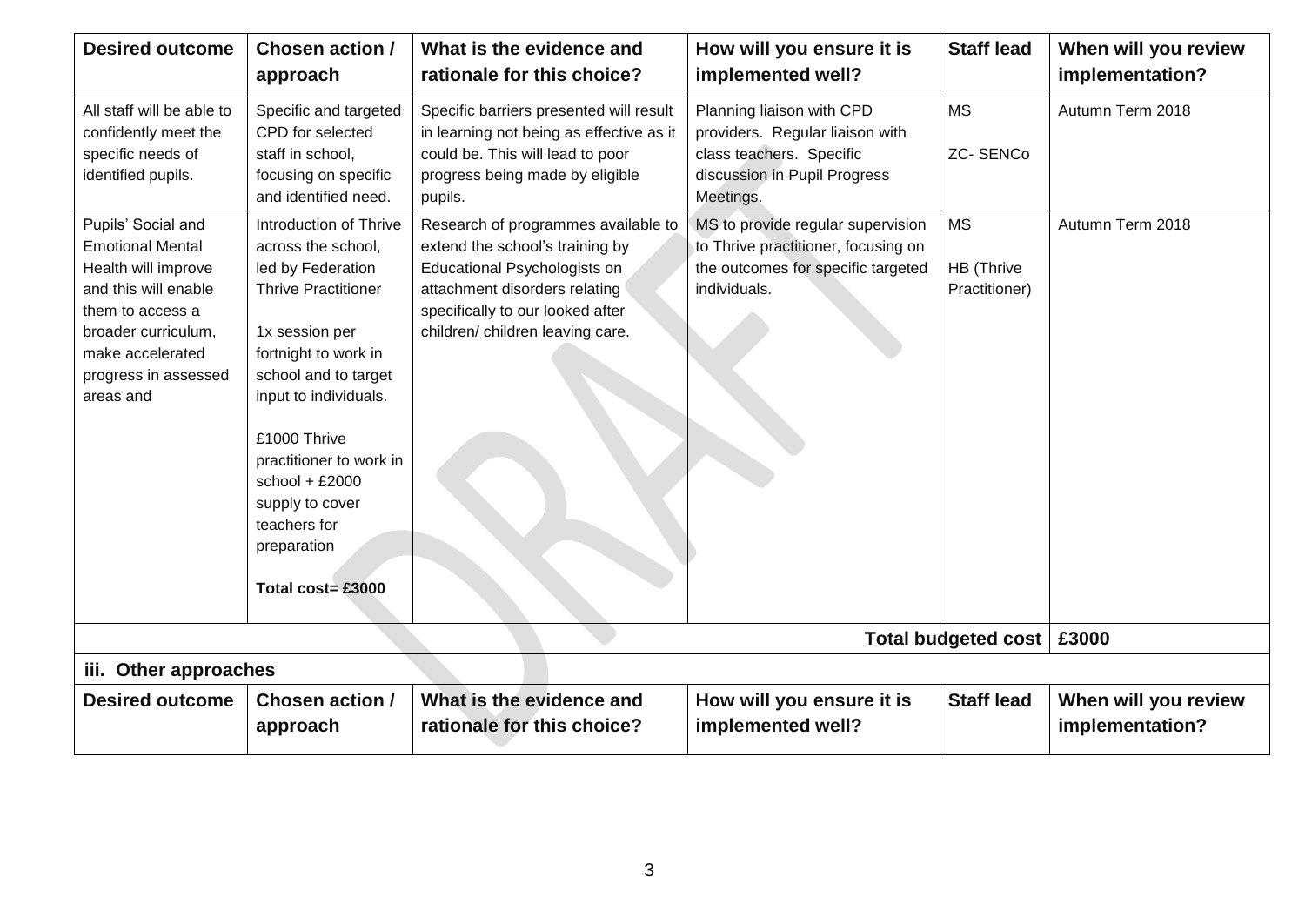| Enable eligible pupils<br>to access trips and<br>visits over and above<br>the prescribed<br>curriculum that will<br>enhance their<br>experience, improve<br>confidence and enable<br>them to find new skills,<br>talents and interests to<br>take into the next<br>stage of their<br>development. | Match funding (or<br>negotiated match<br>funding $+$ ) of optional<br>trips where clear<br>impact can be seen<br>from an eligible<br>child's attendance<br>(e.g. Thai exchange)<br>Full funding of whole<br>class/year group<br>visits, inc. residential<br>visits.<br><b>Residential Visits-</b><br>£200+£300 (Y4<br>Bewerley Park / Y6<br>Fellside) | Many families within the school can<br>find funding to enable their children<br>to attend all activities that the school<br>offer or signpost towards. This<br>allocation will ensure a 'level playing<br>field' of opportunity for all eligible<br>pupils which will enable them to<br>develop wider skills and interests in<br>line with their peers in school. | Ensure that pupils attend the<br>residential and that parents/carers<br>understand the financial position<br>to enable them to attend.<br>Support pre visit and post visit if<br>needed. | <b>MS</b><br>$JC - Y6$<br>Teacher | Following each visit<br>undertaken |
|---------------------------------------------------------------------------------------------------------------------------------------------------------------------------------------------------------------------------------------------------------------------------------------------------|-------------------------------------------------------------------------------------------------------------------------------------------------------------------------------------------------------------------------------------------------------------------------------------------------------------------------------------------------------|-------------------------------------------------------------------------------------------------------------------------------------------------------------------------------------------------------------------------------------------------------------------------------------------------------------------------------------------------------------------|------------------------------------------------------------------------------------------------------------------------------------------------------------------------------------------|-----------------------------------|------------------------------------|
| All eligible pupils are<br>fully included in all<br>aspects of school life.                                                                                                                                                                                                                       | Contributions are<br>made towards trips<br>and visits (up to 6<br>per class per year)<br>and to specific extra-<br>curricular<br>opportunities that<br>eligible pupils may<br>otherwise not access<br><b>Trips and Visits</b><br>linked to classroom<br>learning- £400                                                                                | Eligible pupils would not access<br>additional or costly opportunities that<br>other pupils may routinely access. To<br>provide each pupil with the<br>opportunity to develop a skill, interest<br>or hobby, we aim to broaden the<br>experience of eligible pupils and<br>therefore improve their confidence<br>and independence.                                | Through minuted conversations<br>with parents/carers at Learning<br><b>Conversation Meetings.</b>                                                                                        | MS to co-<br>ordinate             | September 2018                     |
| The pastoral needs of<br>all eligible pupils are<br>met through skilled<br>intervention and<br>coaching                                                                                                                                                                                           | Compass Buzz Level<br>2 and 3 training for<br>targeted individuals<br>within school to<br>complement the work<br>being done using<br>Thrive                                                                                                                                                                                                           | Discussion with key staff in school<br>has identified common themes in our<br>vulnerable learners- resilience, ability<br>to problem solve and develop a<br>growth mindset are key factors that<br>require targeted intervention.                                                                                                                                 | Staff are selected based on their<br>prior experience and their desire<br>to use their skills to help enable<br>pupils to develop a growth<br>mindset.<br>Up to £1000 in cover           | <b>MS</b><br>${\sf ZC}$<br>JC/DM  | Autumn 2018                        |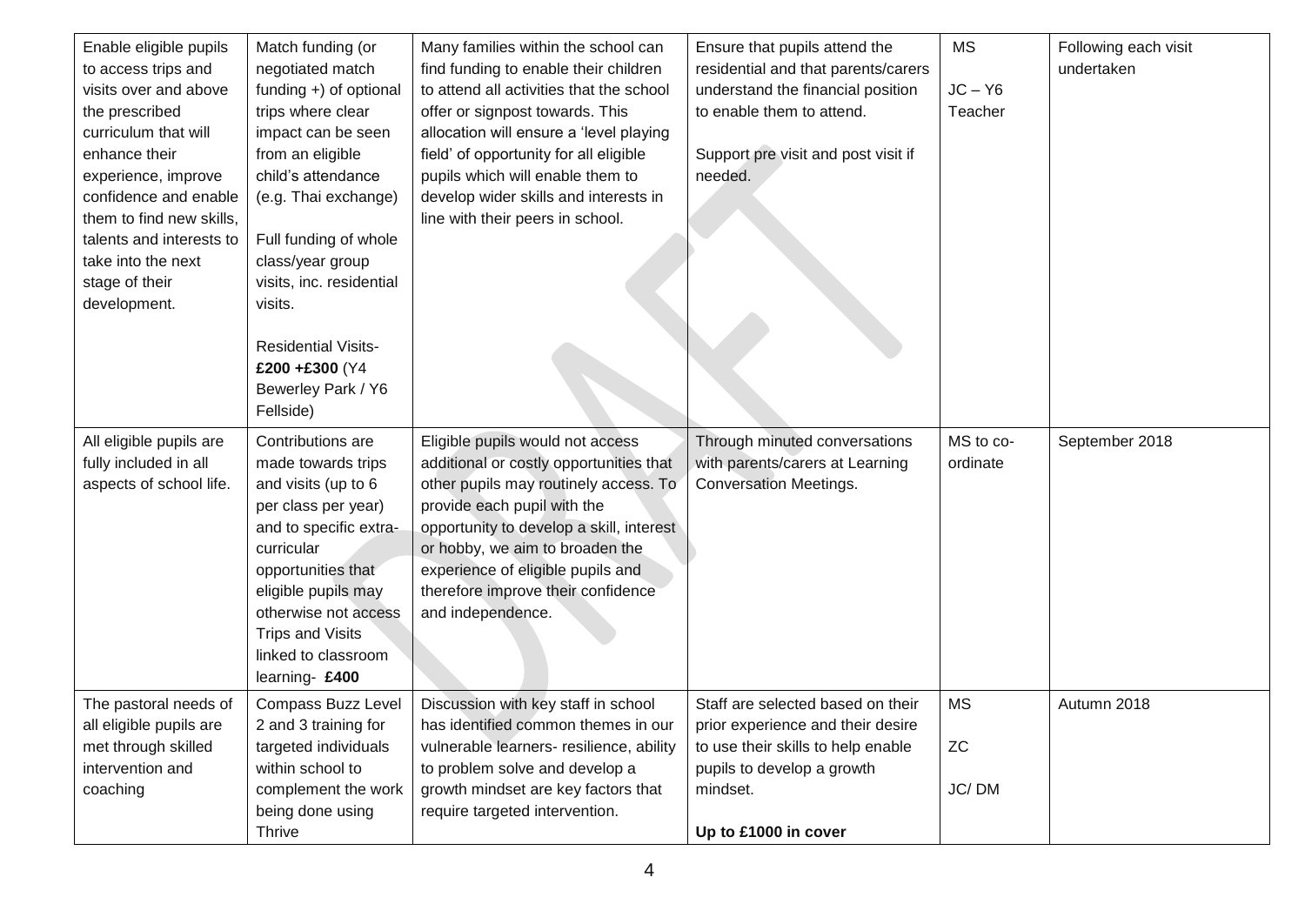| Gaps in specific areas | Pupils engage in 1:1   | Pre and post teaching from available  | Staff deployed based on skills in | <b>MS</b>           | Spring 2019 |
|------------------------|------------------------|---------------------------------------|-----------------------------------|---------------------|-------------|
| closed or removed      | and small group        | staff has clear impact on progress.   | specific areas. Pre and post      |                     |             |
| through provision of   | tuition using pre /    | Following the keep up not catch up    | teaching planned in liaison with  | ZC.                 |             |
| targeted 1:1 support   | post teaching and      | principle, investment will be made in | class teachers and intervention   |                     |             |
|                        | specific interventions | teaching staff to work 1:1 with       | work in liaison with CTs and      | <b>Class</b>        |             |
|                        | to meet identified     | identified pupils at the beginning of | SENCo.                            | teachers            |             |
|                        | need                   | the week for two terms to improve     |                                   |                     |             |
|                        |                        | outcomes in targeted areas.           | £3120 supply                      |                     |             |
|                        |                        |                                       |                                   |                     |             |
|                        |                        |                                       |                                   |                     |             |
|                        |                        |                                       |                                   |                     |             |
|                        |                        |                                       |                                   |                     |             |
|                        |                        |                                       |                                   | Total budgeted cost | £5100       |

| f. Review of expenditure                                                                                                                                                   |                                                                                                                                            |                                                                                                                                                                |                                                                                                                                                     |             |  |  |  |  |
|----------------------------------------------------------------------------------------------------------------------------------------------------------------------------|--------------------------------------------------------------------------------------------------------------------------------------------|----------------------------------------------------------------------------------------------------------------------------------------------------------------|-----------------------------------------------------------------------------------------------------------------------------------------------------|-------------|--|--|--|--|
| <b>Previous Academic Year</b>                                                                                                                                              |                                                                                                                                            | 2017/2018                                                                                                                                                      |                                                                                                                                                     |             |  |  |  |  |
|                                                                                                                                                                            | i. Quality of teaching for all                                                                                                             |                                                                                                                                                                |                                                                                                                                                     |             |  |  |  |  |
| <b>Desired outcome</b>                                                                                                                                                     | <b>Chosen action</b><br>/ approach                                                                                                         | <b>Estimated impact:</b> Did you meet the<br>success criteria? Include impact on pupils<br>not eligible for PP, if appropriate.                                | <b>Lessons learned</b><br>(and whether you will continue with this approach)                                                                        | <b>Cost</b> |  |  |  |  |
| Improve teachers'<br>skills relating to<br>development of oral<br>vocabulary through<br>bespoke training<br>around speaking and<br>listening provision and<br>intervention | Training for<br>federation staff<br>from Speech and<br>Language<br>Therapists focusing<br>on developing a<br>rich and broad<br>vocabulary. | Input from specific trainers (Lois Addy), upskilled<br>teaching and support staff to be able to identify<br>social and pastoral barriers to pupils doing well. | Input received provided foundations for improved use of<br>vocabulary which is evidenced in children's writing books<br>(See scrutinies of writing) | £4000       |  |  |  |  |
| <b>Targeted support</b><br>ii.                                                                                                                                             |                                                                                                                                            |                                                                                                                                                                |                                                                                                                                                     |             |  |  |  |  |
| <b>Desired outcome</b>                                                                                                                                                     | <b>Chosen action</b><br>/ approach                                                                                                         | <b>Estimated impact:</b> Did you meet the<br>success criteria? Include impact on pupils<br>not eligible for PP, if appropriate.                                | <b>Lessons learned</b><br>(and whether you will continue with this approach)                                                                        | <b>Cost</b> |  |  |  |  |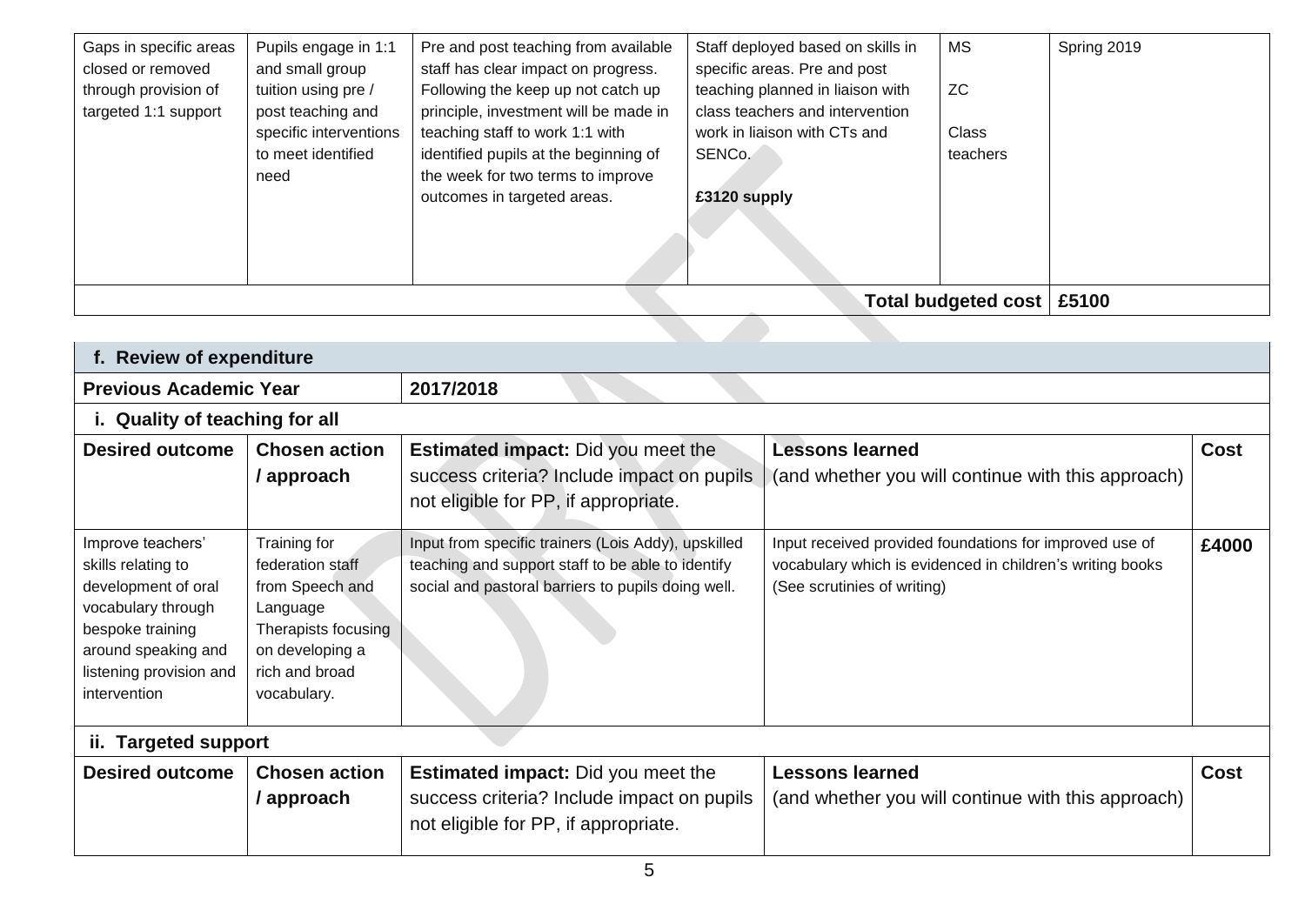| Improved outcomes in<br>mathematics-eligible<br>pupils will accelerate<br>their progress and the<br>difference between<br>their attainment and<br>that of their cohort will<br>be diminished.<br>Support with | 1-1 tuition twice per<br>week for one<br>eligible pupil<br>£1400<br>ICT Hardware to<br>support families to<br>access online<br>provision<br>(Spellodrome / | 1:1 work had significant impact on the confidence<br>of the identified pupil resulting in a SATs raw<br>score that exceeded expectation and that led to a<br>positive progress score from low starting point in<br>Y2.<br>Hardware used to access specifically targeted<br>programmes for eligible pupils who would not<br>otherwise have access to IT at home. | Very worthwhile strategy for identifying gaps in knowledge<br>and pre-teaching based on classroom provision.<br>Confidence and ability to engage more independently in<br>mathematics was evident.<br>Strategy worked well initially - children engaged in activities<br>and impact seen in 2 out of 3 pupils accessing this<br>provision.             | £4359 |
|---------------------------------------------------------------------------------------------------------------------------------------------------------------------------------------------------------------|------------------------------------------------------------------------------------------------------------------------------------------------------------|-----------------------------------------------------------------------------------------------------------------------------------------------------------------------------------------------------------------------------------------------------------------------------------------------------------------------------------------------------------------|--------------------------------------------------------------------------------------------------------------------------------------------------------------------------------------------------------------------------------------------------------------------------------------------------------------------------------------------------------|-------|
| homework and access<br>to engaging online<br>materials to support<br>with spelling and<br>mathematical facts will<br>enhance learning and<br>progress for eligible<br>pupils.                                 | Mathletics) £600                                                                                                                                           |                                                                                                                                                                                                                                                                                                                                                                 |                                                                                                                                                                                                                                                                                                                                                        |       |
| Pupils' Social and<br><b>Emotional Mental</b><br>Health will improve<br>and this will enable<br>them to access a<br>broader curriculum,                                                                       | Thrive approach-<br>initial training to<br>provide basic<br>training for all staff.                                                                        | Training provided for all staff was universally well<br>received and follow up school planning made<br>provision for strategies to be used in class and at<br>breaktimes to support the ongoing positive mental<br>health of vulnerable learners.                                                                                                               | The approach will be used in the next and subsequent<br>academic years, with investment being put into training of a<br>Thrive practitioner to work across the federation.                                                                                                                                                                             |       |
| All staff will be able to<br>confidently meet the<br>specific needs of<br>identified pupils.                                                                                                                  | Specific and<br>targeted CPD for<br>selected staff in<br>school, focusing on<br>specific and<br>identified need.                                           | Training sessions focused on specific needs<br>presented within our federation.<br>Strategies for meeting need in classrooms are<br>inclusive, reflective of current recognised good<br>practice and include support from outside<br>agencies.                                                                                                                  | Further investment needs to be made for eligible pupils to<br>enable staff to work outside of the classroom to plan<br>specific interventions. Now that skills and knowledge have<br>been developed, key staff need time to develop<br>interventions and resources that will have a clear and<br>measurable impact on learners inclusion and progress. | £2000 |